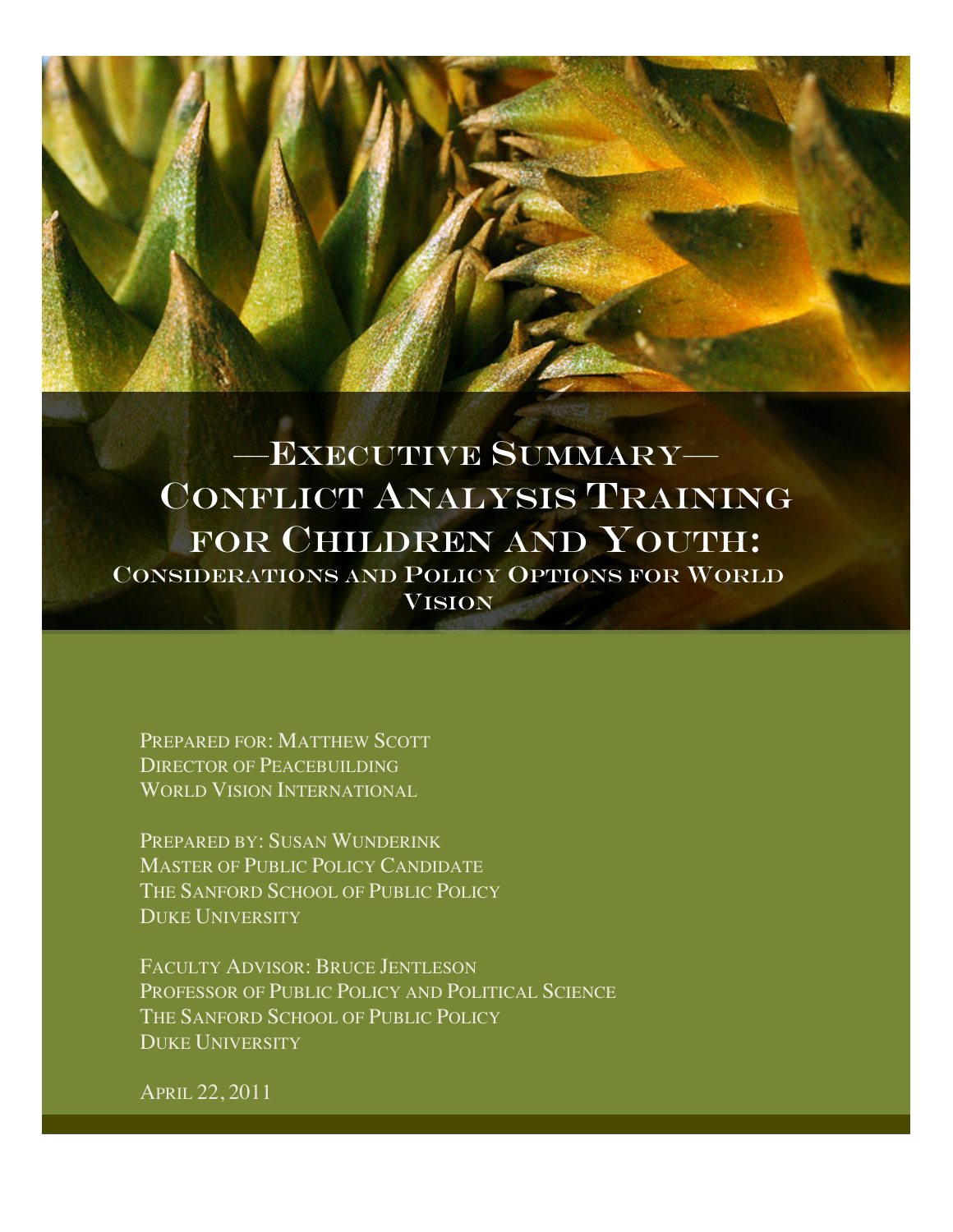## **INTRODUCTION**

#### *Pages 1-2*

#### Policy question: **How should World Vision best train children and youth in conflict zones in conflict analysis methods?**

The purpose of this project is to enable World Vision to reach its objective of "empowering children as agents of transformation" (World Vision International). That is, to make informed recommendations for all World Vision's conflict analysis programs for youth in conflict zones, using the completed Empowering Children as Peacebuilders (ECaP) project from the World Vision Development Foundation, Philippines as a baseline.

## **POLICY RECOMMENDATIONS**

#### *Pages 30-37*

Options that would most clearly improve conflict analysis programs for children and youth in conflict zones include:

#### **Option 2: Formalize a worldwide ECaP practitioner group**

Design an ongoing professional development program for ECaP practitioners to facilitate contact among themselves, distribute well-curated information, and to help build connections with other organizations. This option would likely take the form of a mobile application, website, and/or newsletter and annual or biannual conferences.

#### **Option 1: Parent-child conflict analysis training**

Based on the ECaP model, World Vision would conduct conflict analysis training where a parent and a child go through the training together.

#### **Option 3: Develop simulations**

World Vision would develop simulations where ECaP participants play the roles of stakeholders in real conflicts. A narrator will describe events and offer possible choices, and the participants will arrive at a possible resolution. Then, they will compare the version of events they created to the events as they actually happened.

#### **Option 8: Have trigger events for scaling a program up**

Events, such as reaching a certain saturation of ECaP-trained kids in an area, would trigger new options for scaling up. These would include advocacy training and activities, further involvement with interfaith groups, and facilitation of conflict analysis programs for other organizations.

#### **Option 4: Develop a series of follow-up activities**

These may include the simulations and case studies listed above, opportunities for training, or involvement in community volunteer work. They are designed to help